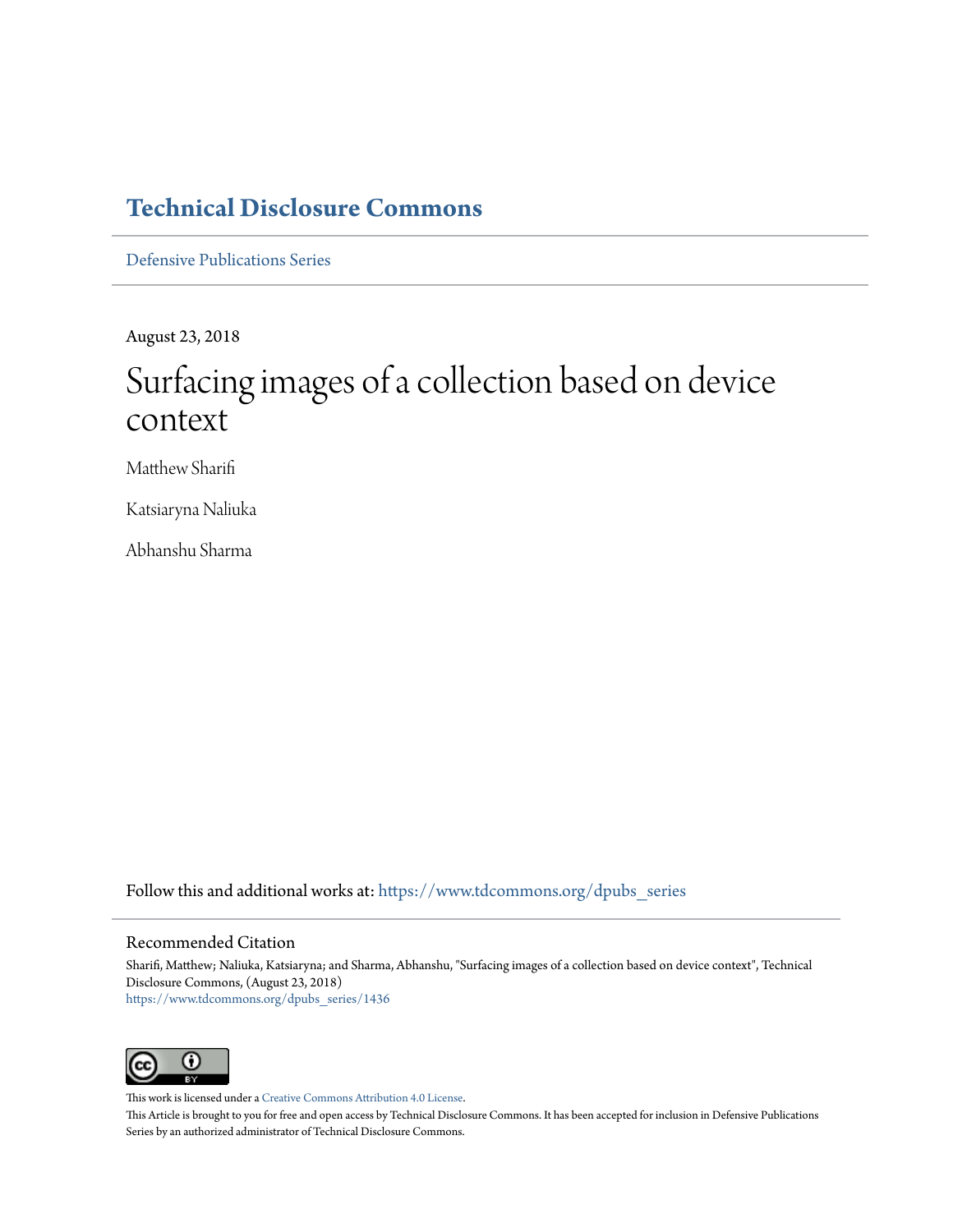### **Surfacing images of a collection based on device context**  ABSTRACT

Users have extensive collections of digital photographs or videos on their devices. This disclosure describes techniques to select images from a user's collection that are relevant to the current context of the device and the user, and display the selected images on a device. The images are labelled with attributes relevant to the context at the time of capture of the images. At a later time, display of past images is triggered based on a variety of conditions related to current context and device activity. Past images having attributes that match the current context are selected and displayed. Displayed images are relevant to the user's current context, allowing more interesting and relevant images to automatically be presented to the user.

#### **KEYWORDS**

- surfacing images
- photo library
- anniversary images
- device context
- match context

#### **BACKGROUND**

Users capture extensive numbers of images such as digital photographs with their mobile devices. Such images are commonly backed up to a server, e.g., using a cloud storage service. Many such images are never viewed again by users, given the size of a typical user's photos collection. Some applications and services include features that automatically find images in a user's collection that were captured on the same day of the year in the past, e.g., one year prior to the present day. Such a feature allows a user to "rediscover" images that may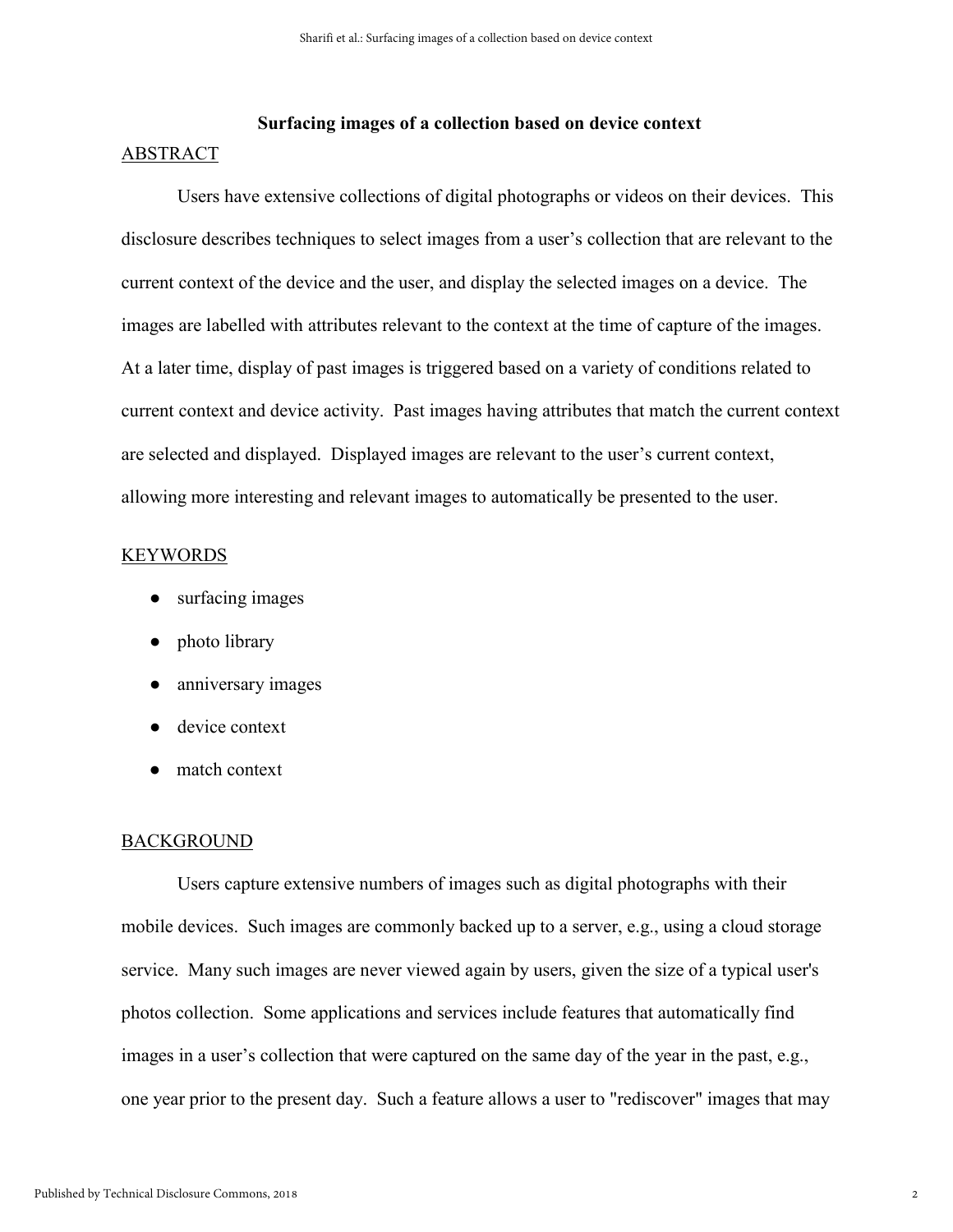not have otherwise been found and viewed by the user. However, using such techniques, the relevance of the images to the user's current context is often quite limited. For example, the images may have been captured in a different context of the user, e.g., different physical location, different type of activity, etc. This can lead to such surfaced images having a reduced impact to the user's experience, and/or missed opportunities to surface images more relevant to the user's current context.

#### DESCRIPTION

This disclosure describes techniques that intelligently surface images from a user's collection that are related to the current context of the user and of the device being used to view the images. Described techniques assign context attributes to images at or near the time of capture. Later, these context attributes are compared to attributes of a current context of a device to determine which stored images are relevant to the current context. Images that are found to be relevant to the current context are displayed to the user. Thus, described techniques surface image memories taking into account a user's fine-grained context, and allowing a set of images to be displayed which are highly relevant to the current moment.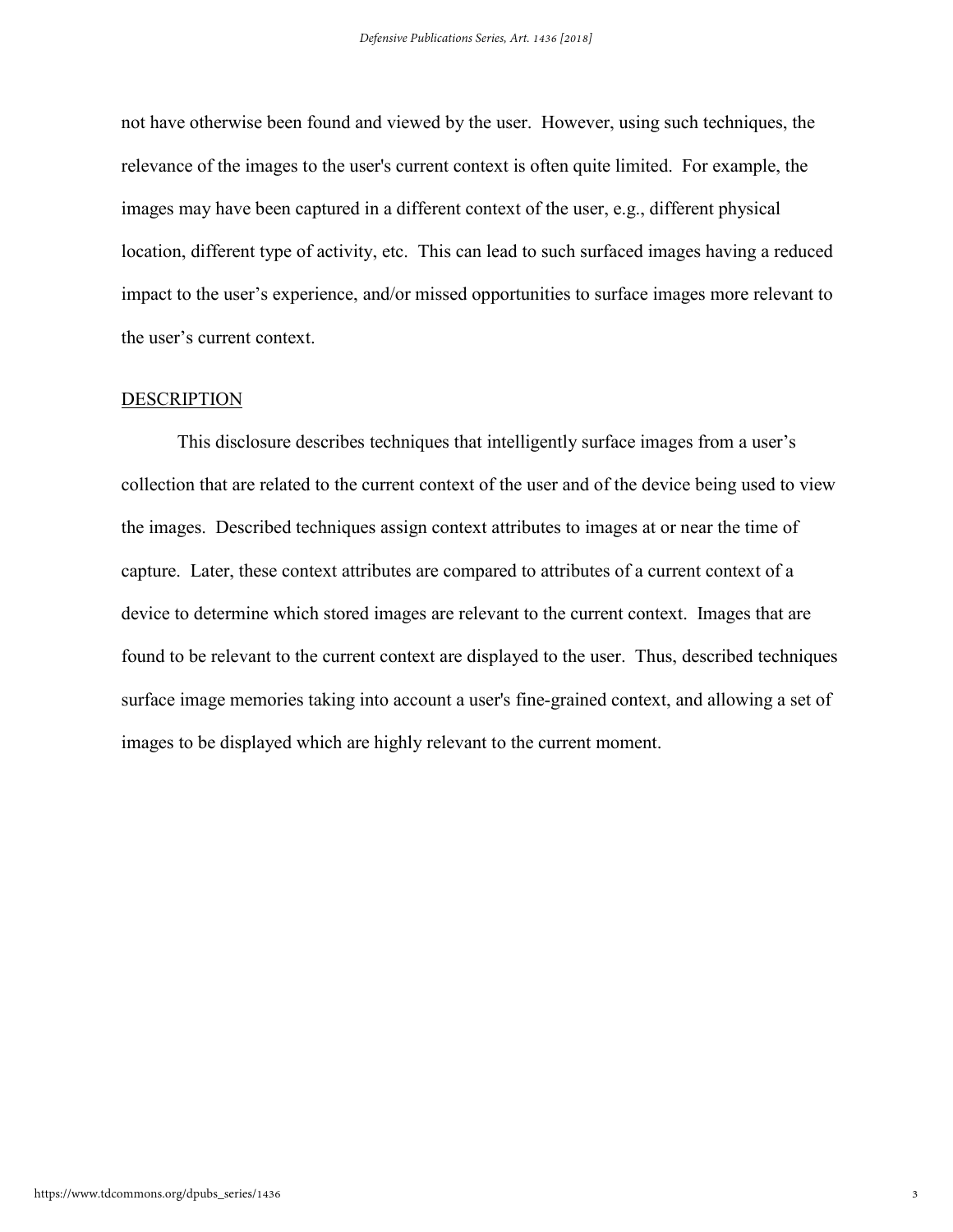

Fig. 1 illustrates an example technique for associating context information with images, determining a current context of a user device, and presenting images from the user's collection that are relevant to the current context.

Capture of one or more images by a device is detected (101 in Fig. 1). For example, the user may have taken a photo using a camera of a mobile device. In some cases, multiple images may be captured.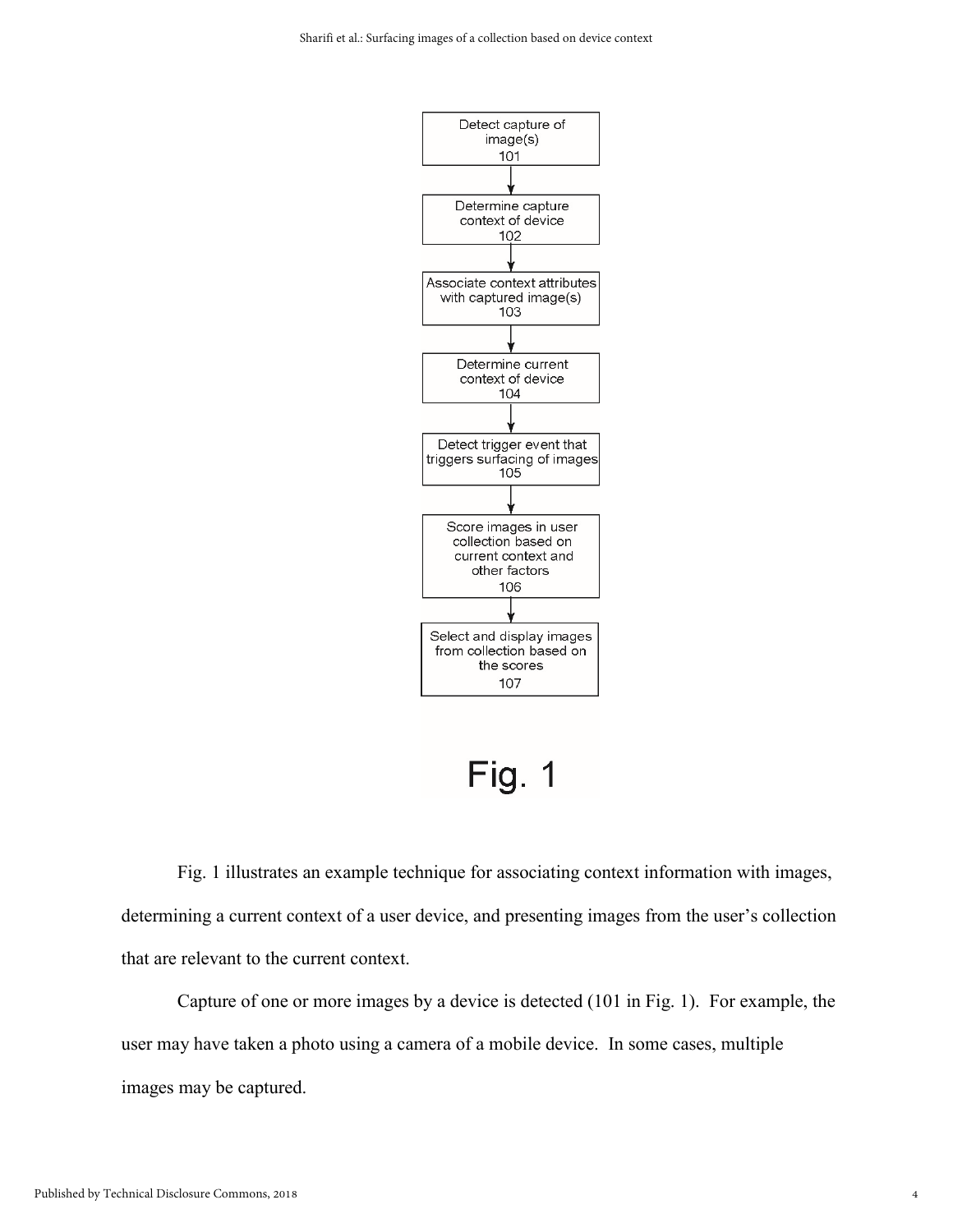A capture context of the device is determined (102), if user consent has been obtained. This is the context of the device when it captured the image(s). For example, the capture context can be determined based on a variety of data sensed by the device and/or accessible user data that the user has consented to be used for determining context. All of the context recognition and determination is performed locally on the device. For example, data from GPS sensors, motion sensors of the device (accelerometers, gyroscopes), microphones, sensors of light levels, etc. can be used, as permitted by the user. In some examples, objects or other characteristics depicted in the pixels of the captured image are detected. All of this data is processed, e.g., using a machine learning model (such as a deep neural network) to recognize a specific capture context of the device.

The capture context may be described by a variety of different context attributes, the collection and use of which have been consented to by the user. In some examples, the context includes attributes such as the time of capture (including particular time, time of day (morning, evening, etc.), day of the week, month of the year, year, etc.). Context attributes can include the geographic location of the device at time of capture. In some examples, the location can be a named place instead of geographical coordinates, e.g., "home," "work," "park," "restaurant," etc. as determined based on location and other user data. Context attributes can also include the weather at time of capture (e.g., obtained from accessible information sources over the Internet, etc.). Context attributes can include an activity of the user at the time of capture. Such activity can be determined using location, calendar information, and any other user data the user has consented to be used. Such activities can include hiking, running, shopping at a store, eating at a restaurant, watching a movie at a theatre, etc.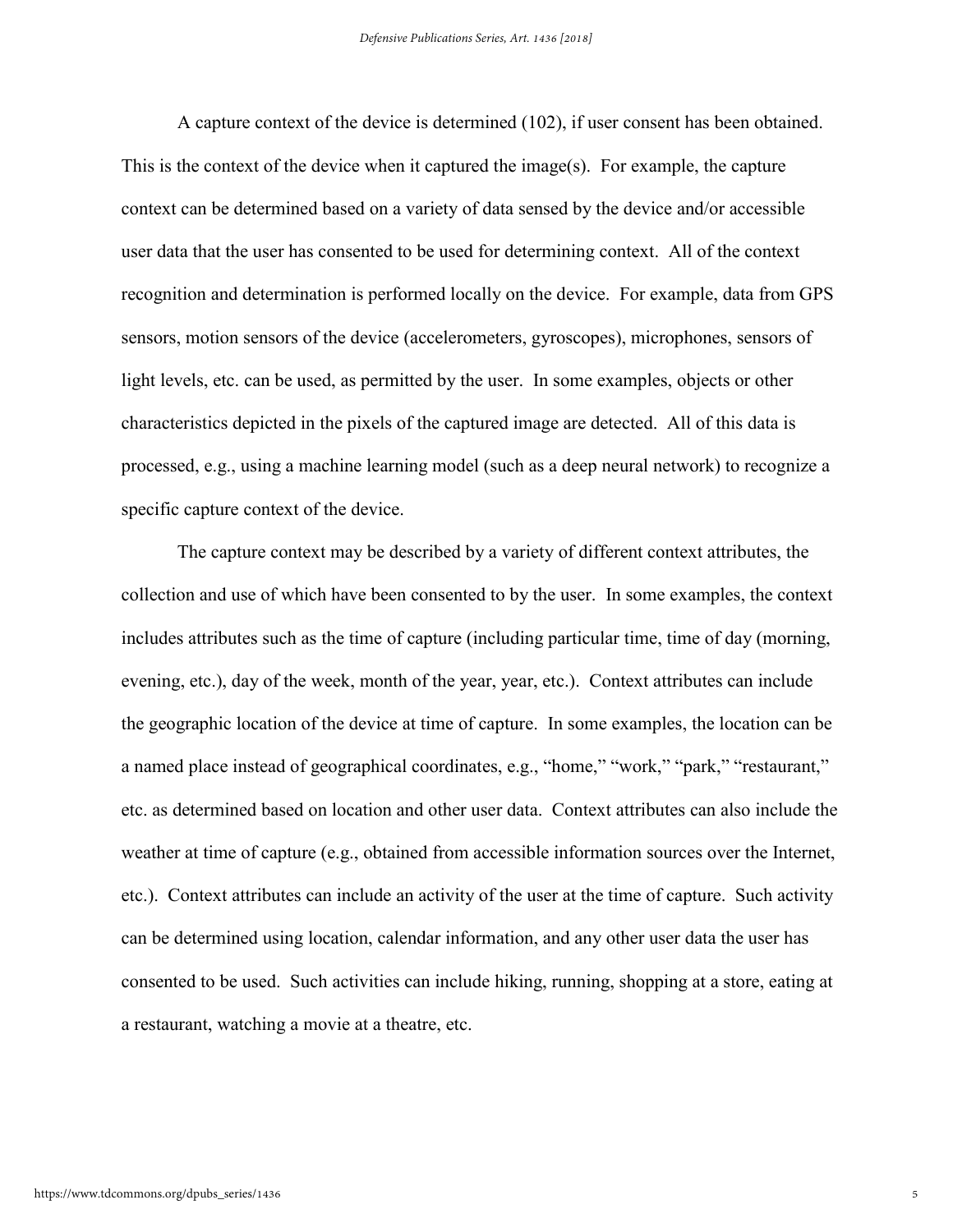In further examples, context attributes can also include co-presence information indicating other users at the location of capture, e.g. users who are within a particular distance of the device. Such co-presence information can be derived, for example, from local network information (e.g., detecting other user devices using a local network), centralized network information (e.g., a server that has logged locations of other user devices), audio signals (voices detected and matched to users), user calendar information, etc.

Context attributes can also include image features detected in the captured image. For example, detection or recognition techniques can be utilized, if user consent has been obtained, to detect types of objects in the pixels of the image. Such objects can include persons (e.g., without identifying the identifications of such persons), objects, landscape features, etc.

Context attributes can include audio detected in the device environment at time of capture. In some examples, the type of audio can be detected, e.g., conversation based on human voices, traffic, birdsong, waterfall, etc. Another form of audio context attribute is ambient music that is playing in the device environment at the time of image capture. Context attributes describing detected music (e.g., song title, album title, artist, music genre, etc.) can be determined, e.g., based on recognizing music and accessing music database information locally or remotely over a network.

In some examples, the device can determine the capture context (e.g., determine context attributes) in response to the capture of the image(s). Further, the device can determine its current context periodically, or continuously, during operation or at particular times of device use (e.g., using background processes of the device), and can store the already-determined context at the time an image capture is detected. Various types of context attributes can be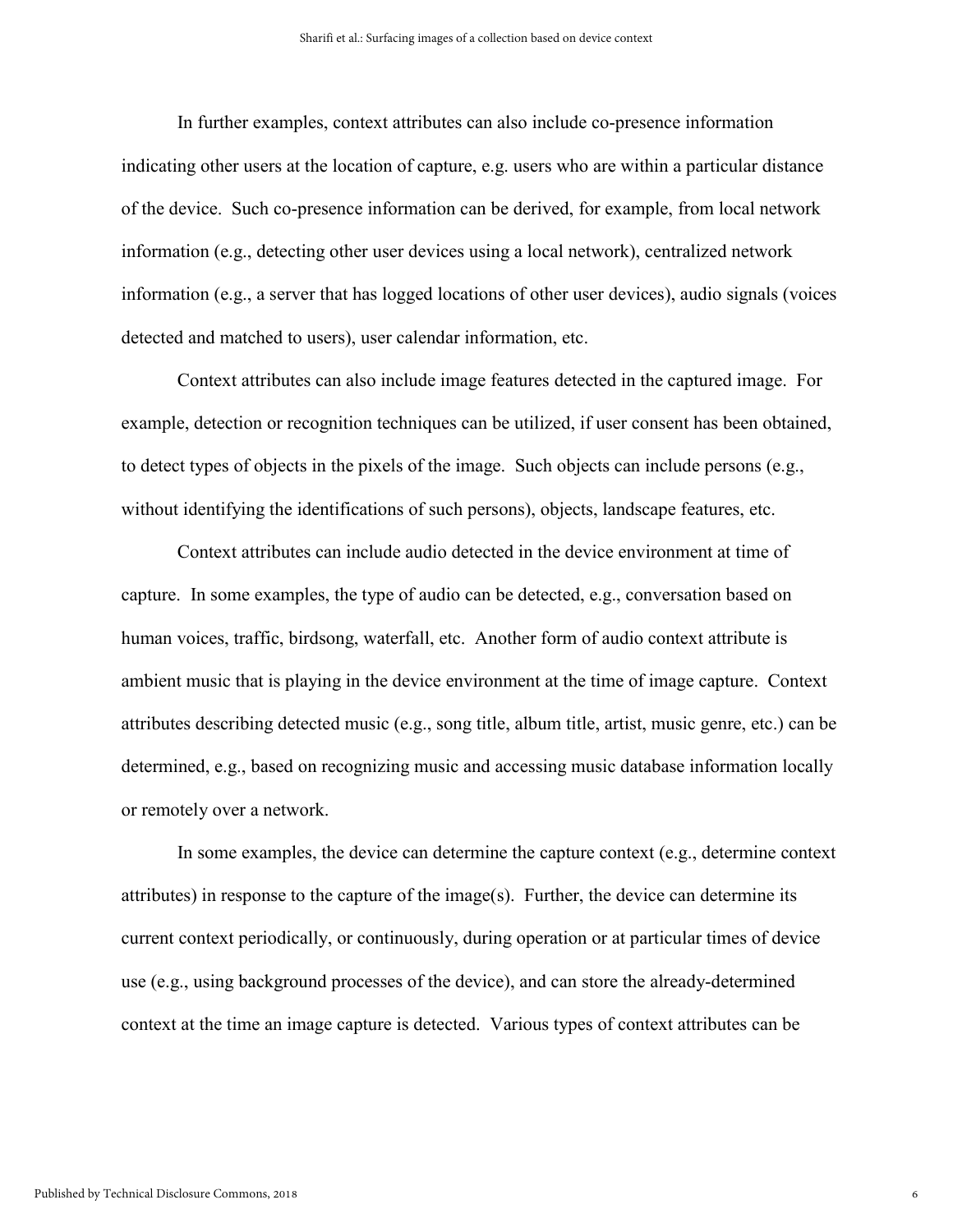determined at the time of image capture, and can be determined before and/or after image capture.

The determined context attributes are associated with the captured image(s)  $(103)$ . For example, the images are annotated with labels that describe the context attributes. Each label can include text (or other descriptor) that describes one or more context attributes, such as a time, a name or identification of a location, activity, sound / audio environment, person, music, etc. The determined labels are associated with the captured image(s) in storage, e.g., as metadata. Labels can be stored with other metadata of the image such as capture time and location.

Some labels may directly describe the determined context attributes, such as a time, location coordinates, names of detected objects in the captured image, etc. Some labels can be generated based on particular context attributes. For example, if objects such as books are detected in the captured image, a location label can be generated as "library" or "bookstore" (e.g., as determined based on location coordinates, based on a database of location names associated with particular objects, etc.). Multiple types of context attributes can be examined to reduce ambiguity in determining context labels. For example, books detected in the image indicate the context location is a bookstore and is not a restaurant located above the bookstore in the same building (which location coordinates did not distinguish).

In some examples, particular labels may or may not be assigned to the captured image based on particular context attributes, e.g., as instructed by stored rules or user preferences. For example, if a location context attribute indicates the device is in a bookstore at image capture time, then a label describing the music that is playing in the device environment can be omitted from being assigned to the image, as being not relevant. In contrast, a location or activity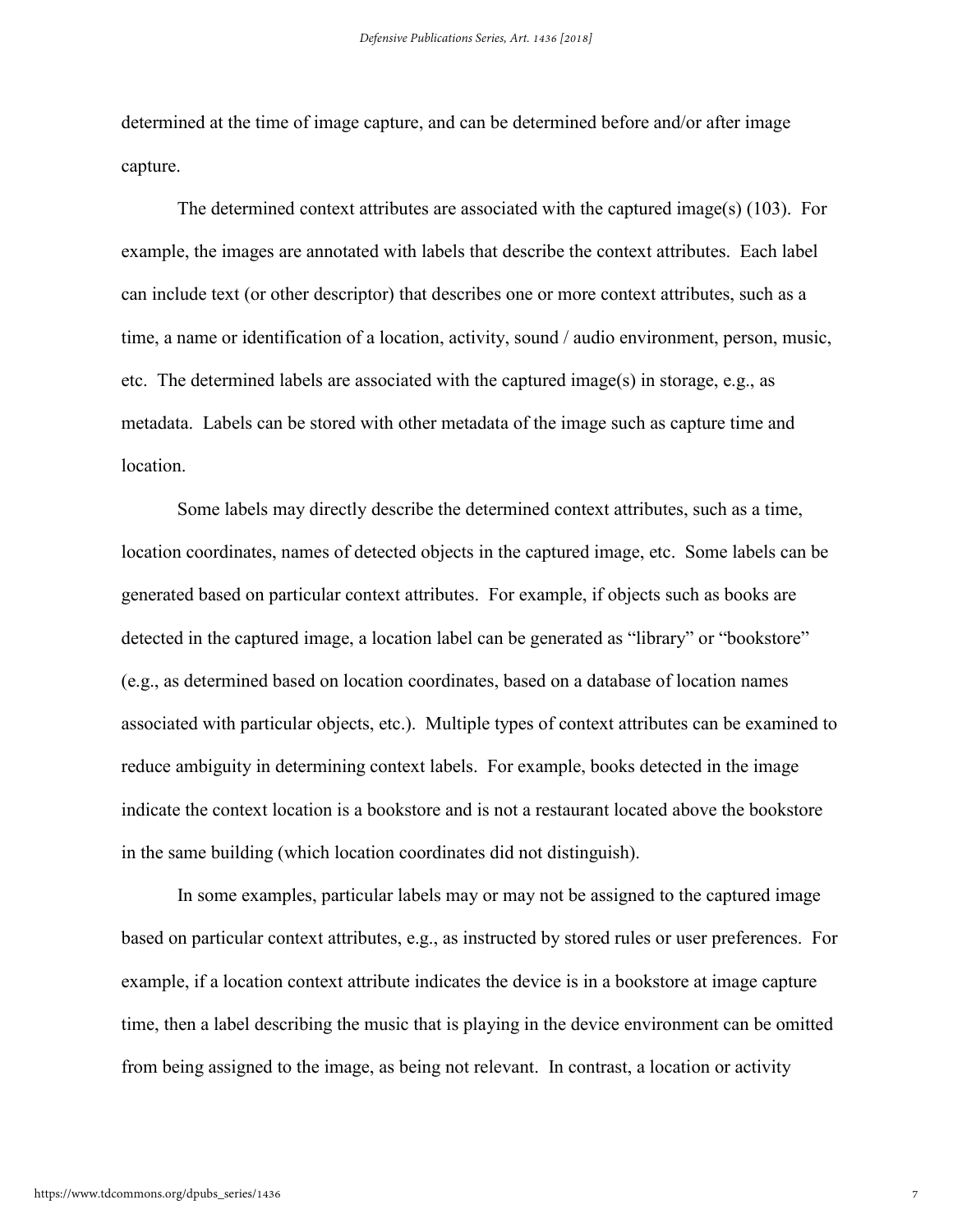determined to be a wedding, where music is designated to be relevant, causes one or more labels describing the music to be assigned to the image.

Labels that are associated with an image are stored and synced to user storage on a remote server, e.g., in the cloud, if user consent is obtained. If some or all labels and attributes are private to the user, then those labels and attributes are only stored locally on the device, while the image itself is synced with remote storage if user consent is obtained. A user is provided with options to control which labels (or types of labels) and attributes are to be synced to remote storage.

To display images at a later time, a current context of the device is determined (104), if user consent has been obtained. The current context can include context attributes, which can be determined similarly to context attributes as described above for the capture context. Labels can be determined based on the context attributes for the current context, similarly as described above.

If user consent has been obtained, the device can periodically or continuously check or update the current context of the device, e.g., periodically based on time and based on events such as receiving user input or data at the device. In some examples, the current context of the device is determined at least partially in response to a trigger event being detected as described below.

For example, the current context of the device can be described by context attributes (use of which is consented to by the user), including current time, location, activity, presence of other users, audio environment, motion of the device, weather, etc. similarly as described above for the capture context. In some examples, if user consent is obtained, the current context can additionally include attributes describing current device usage by the user, such as applications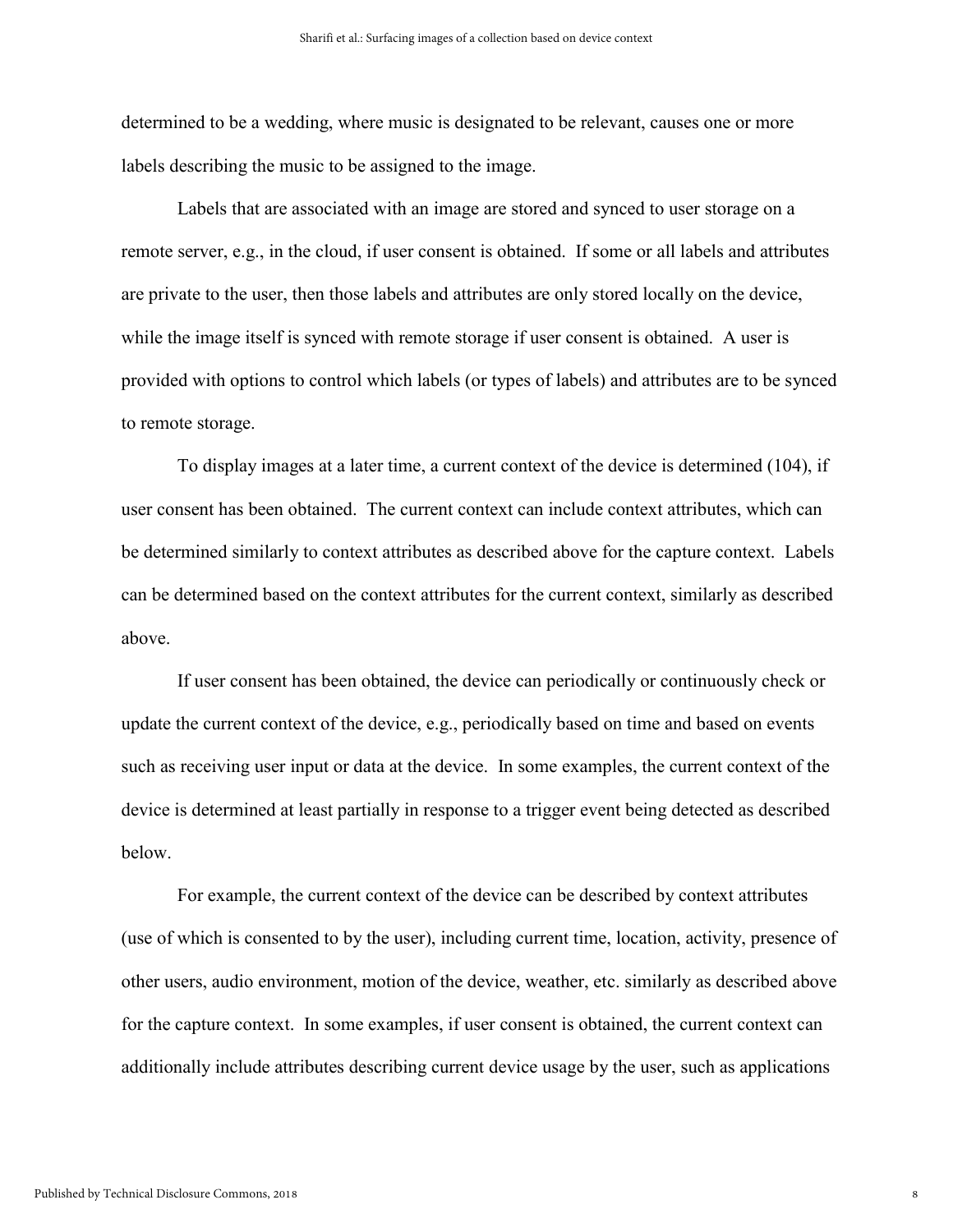or other programs being used on the device, type and source of data received by the device (e.g., messages, sender, images, map data, etc.), notifications provided by the device, or any device activity including device functions and operations initiated and/or used by the user.

A trigger event is detected (105). The trigger event is any type of event that can be detected by the device and which has been defined, once detected, to trigger the surfacing of one or more images from the user's collection. Various types of trigger events can be defined. In some examples, trigger events can be defined by the user.

In some examples, trigger events can be based on the determined current context of the device. For example, based on the current time, location, activity, device usage, or other determined context attributes of the current context, a trigger event can be detected. A trigger event can be a particular time of day or day of year (e.g., birthday or wedding anniversary), a particular location (e.g., vacation spot or friend's home), a particular type of activity (e.g., jogging), a particular title of ambient music detected, and so on, and/or can be a combination of any two or more context attributes (e.g., jogging at a particular location at a particular time of day).

Trigger events can be based on current context of the device related to use of, or activity on, the user's device by the user. For example, use of a particular application on the device, powering of the device, or display of particular data by an application, can be defined as trigger events. For example, if the user is using the device to browse a restaurant-booking application on the device and looking for a restaurant, the initiation or use of the application can be defined as a device context that is a trigger event.

A trigger event can also be defined as a change in the current context of the device, e.g., a change in any detected context attributes of the device context, a change in one or more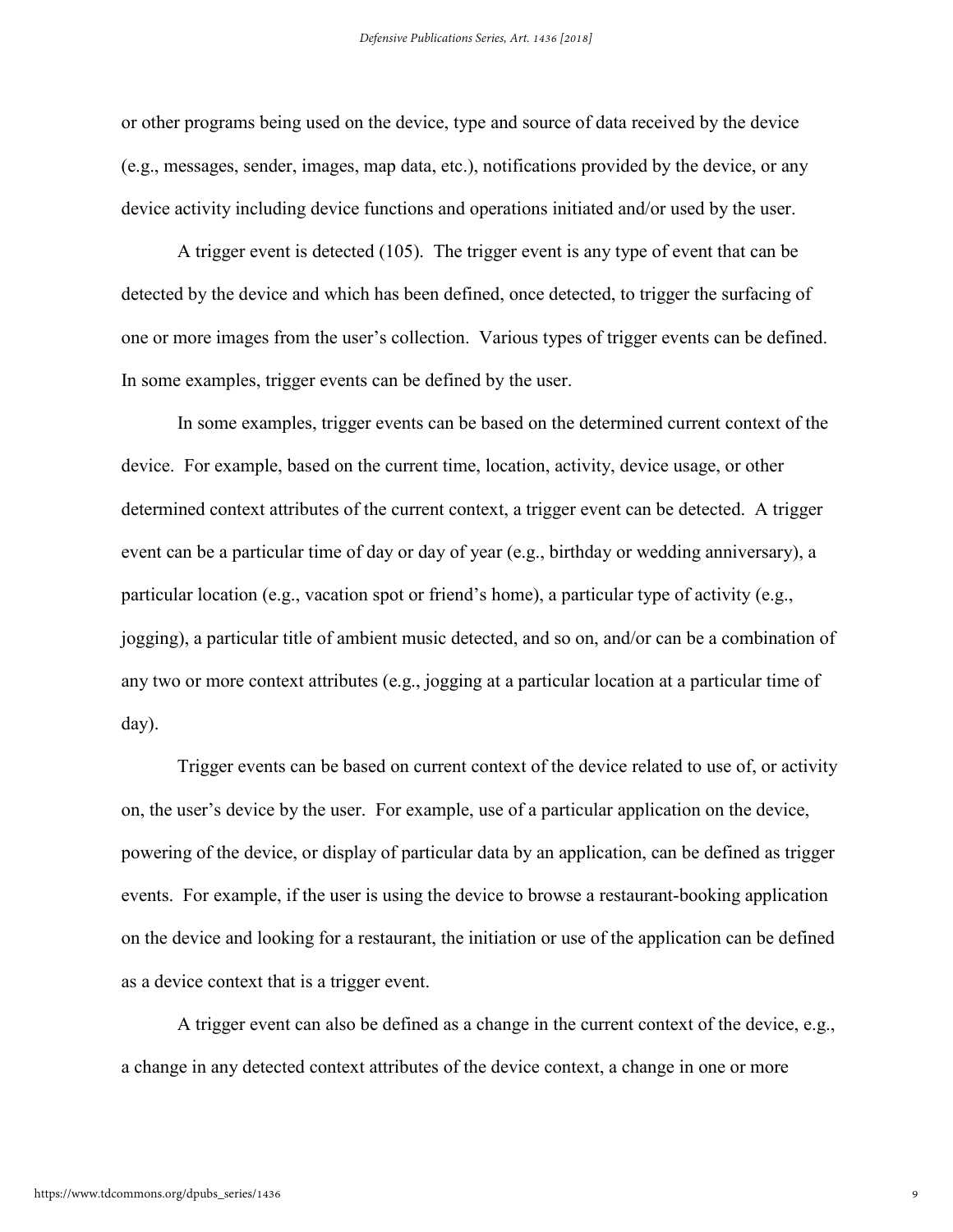particular context attributes, or a change in a threshold number of context attributes. For example, the change in context can include a user starting a new activity on the device relative to an old activity (e.g., from reading chat messages in a chat application to booking a holiday on their phone in a different application), the user arriving at a specific location, or a specific ambient song starting to play in the device environment, which is detected by the device.

Images in the user's collection of images are scored with respect to the current context and other factors (106). In some examples, a triggering component of the device is initiated in response to detecting the trigger event. The triggering component can be a machine-learned model or other scoring system which scores or queries over the user's images for those images which are relevant to the current context detected.

The scoring system can assign a respective total score to each image in the collection, where the total score is a combination of multiple sub-scores, and each sub-score is determined for a respective one of the context attributes. If a particular context attribute of the current context matches or is similar to a context attribute of an image, then the sub-score for that attribute can be added to the total score for that image. All the corresponding context attributes can be compared, including time, location, activity, detected audio, users present, etc. Different weights can be associated with different context attributes to adjust their sub-scores. Weights can be varied based on particular types of context attributes being present or based on other conditions. A machine-learning model can be trained based on matches of attributes.

In some examples, the scoring of images can be associated with the type of trigger event that is detected. For example, if the trigger event is a first type of device activity, then context attributes (e.g., time, location, etc.) may have sub-scores of first values, and if it is a second type of device activity, then those context attributes may have sub-scores of different, second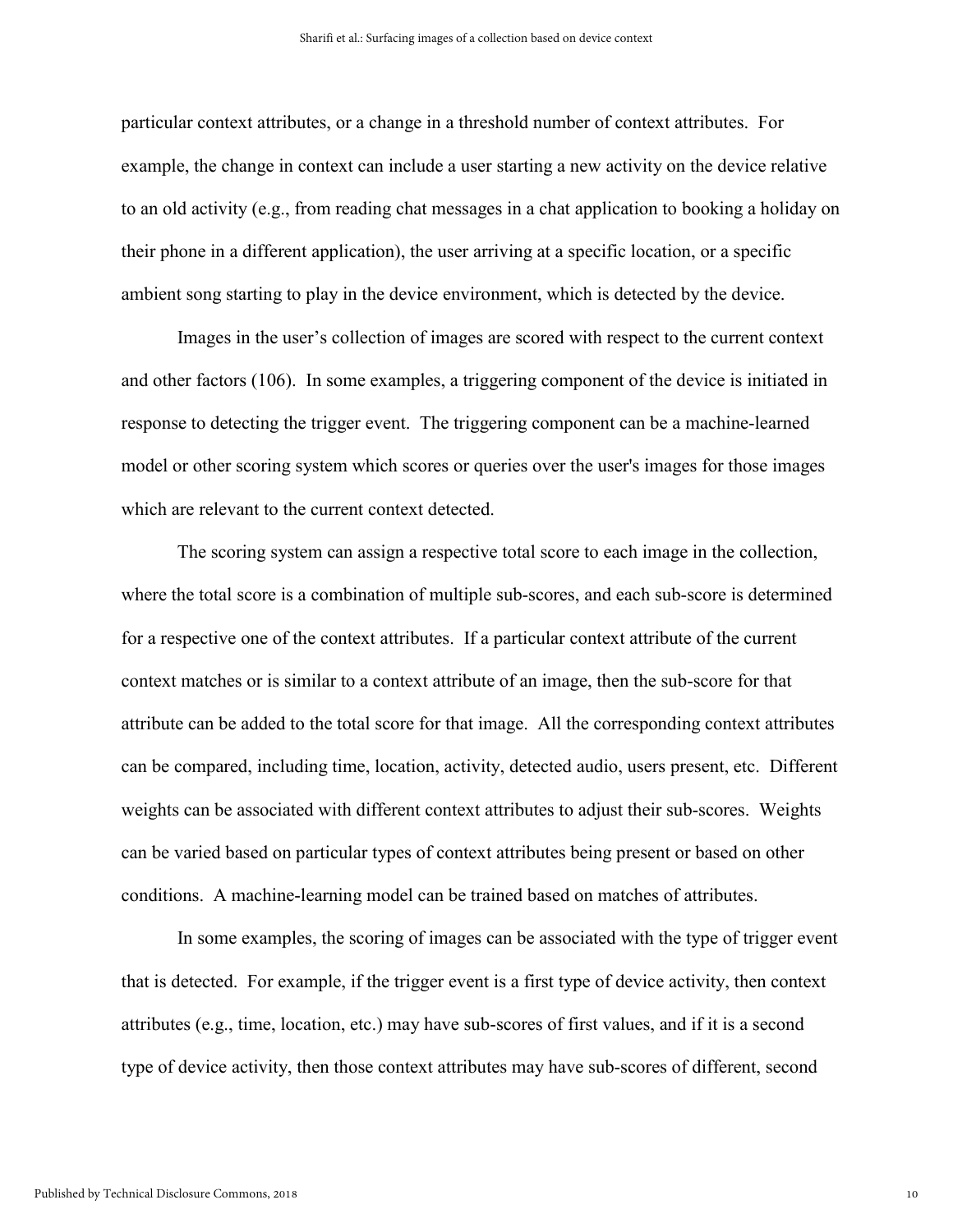values. For example, if the user is using a map application, then context attributes related to location can be weighted higher than if the user is using a chat application.

The desirability of interrupting the user with surfaced images can also influence the scoring. For example, particular device context attributes can be designated as interruptible, such as using particular applications (e.g., a chat application), particular locations (e.g., home), particular activities (e.g., shopping), etc. Other context attributes can be designated as uninterruptible (e.g., an activity that is a meeting at work, a location at a movie theater). If the current context is determined to be interruptible, then scoring can be performed for images to allow surfacing of images, e.g., scoring can have a normal weight. If the current context is determined to be uninterruptible, scoring can be omitted to prevent surfacing of images, or scoring can be weighted lower to make the surfacing of images unlikely, e.g., until the context has changed to include interruptible attributes.

A "novelty" characteristic can also be determined for each image, which can contribute to the total score for the image. The novelty characteristic indicates how often the image has been displayed in the past (frequency), e.g., based on context, and/or indicates the most recent display of the image automatically by the system or manually by the user. For example, if an image has not been displayed for more than a threshold amount of time and under a threshold frequency, the total score for that image can be increased compared to an image that has more recently or more frequently been displayed.

The method may also use personalization factors specific to the user to adjust triggering events and/or scoring. For example, personalization factors can take into account which images a user has previously selected for viewing, shared with other users, deleted, edited, etc., in order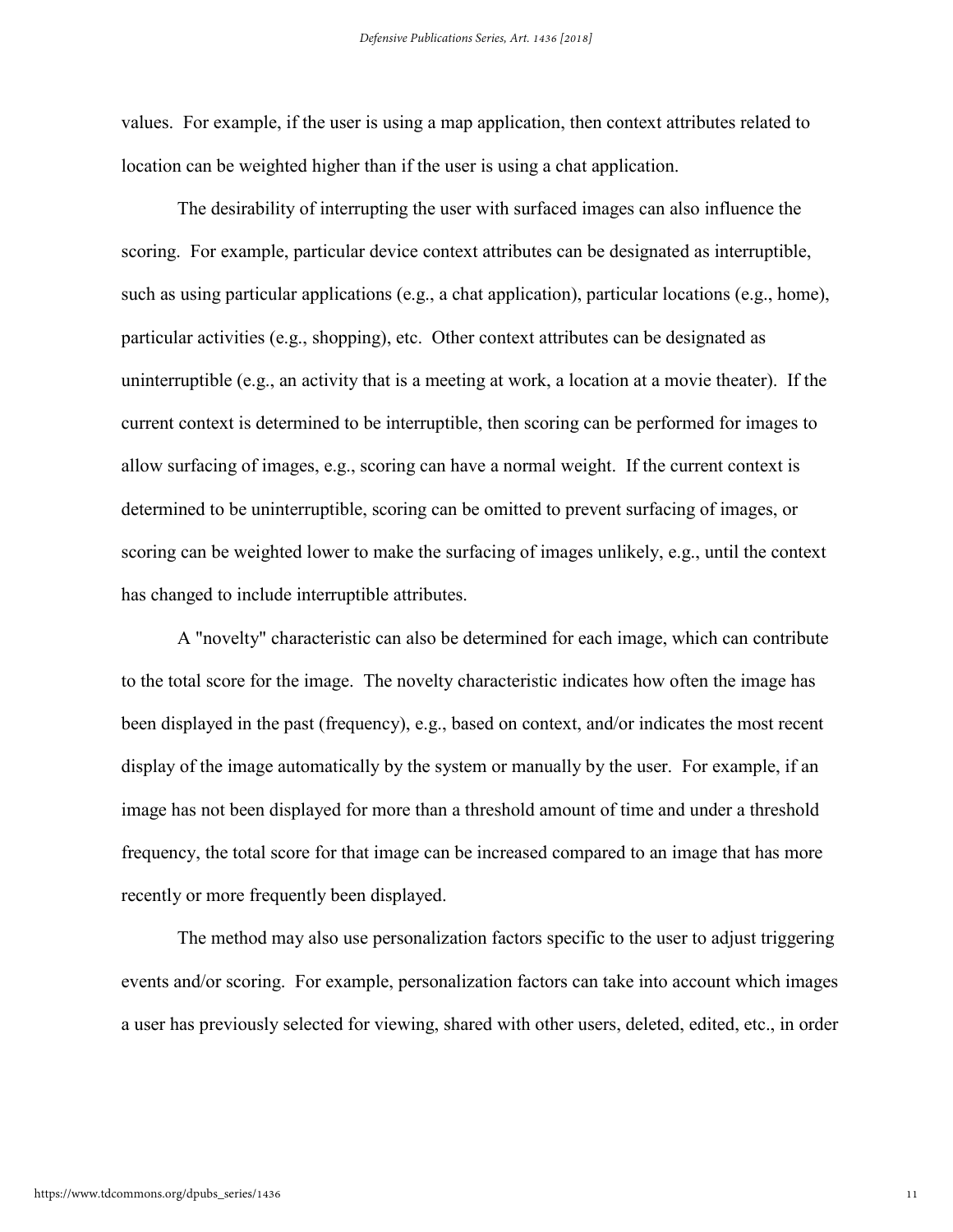to adjust the trigger events and/or scoring over time based on inferred user preferences. This personalization may use a form of transfer learning or reinforcement learning.

After the scoring, particular images from the user's collection are selected and one of more of these images are displayed (107) on the device based on the scores (or similar determination), e.g., the particular images are surfaced for the user. For example, all images, or a particular number of images, that have the highest (or best) scores can be selected as the particular images. In some examples, only images having a total score that is higher than a threshold score are selected. If no images have a score higher than threshold, no image are displayed.

At the time of display, multiple images from the user's collection can be combined into a collage or other format. Other processing can also be automatically performed by the system to selected images, e.g., applying color, brightness, contrast, blurriness, or other filters or effects to images.

A user's images also can include videos that include multiple frames and/or audio, and/or can include still images that are stored with accompanying audio clips. Surfaced images from the user's collection can be such videos or images with audio. For example, audio data that is stored and associated with the particular image can be surfaced and output by the device along with the display of the particular image.

#### **Examples**

Some examples of device contexts and surfacing of user images are described below.

 When a user is using the device to book a steak restaurant, this is detected as a trigger event and the system creates a collage of other steak restaurants that the user visited in the past.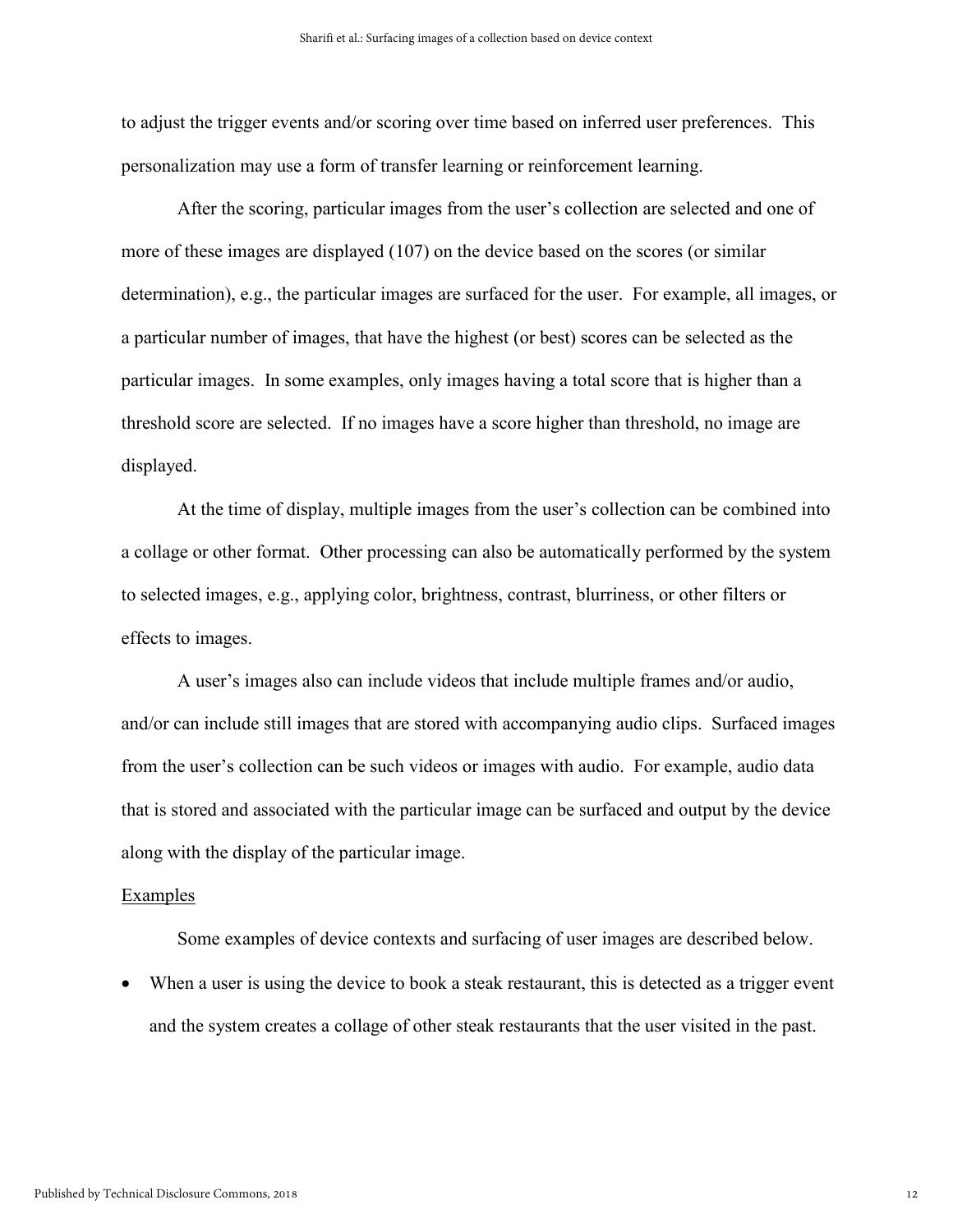- When a user visits or books a restaurant that the user last ate at a few years ago, this is detected as a trigger event and images are displayed from the user's last visit to that restaurant.
- When a user goes to a particular place with a group of longtime friends, old images are selected and displayed that were captured at a previous time the same group was all together in the same place (user co-presence).
- When a user hears a song played on the radio that was played at his or her wedding, the user device displays set of images from the wedding.

Many other examples are possible. In each of these cases, the images that are selected and displayed are highly relevant to the user's current context and, consequently, are much more likely to be useful or interesting to the user than images selected without accounting for the context.

Machine learning models that can be used in the system are trained and implemented upon user permission to access user data that serves as input to the models. Users are provided with options to indicate their permission or denial of permission for access to various data, e.g., images, audio data, and other content in the user's image library, user-specific factors such as prior sharing history, previous device actions, etc., and contextual factors such as time, location, application in use, etc. In using the models, use is made only of user-permitted data. One or more of the models are not implemented, if users deny permission. In various implementations, training is performed based on generalized data that is not attributable to individual users, and/or training is performed only locally on a user device with user data, e.g., using a federated learning approach.